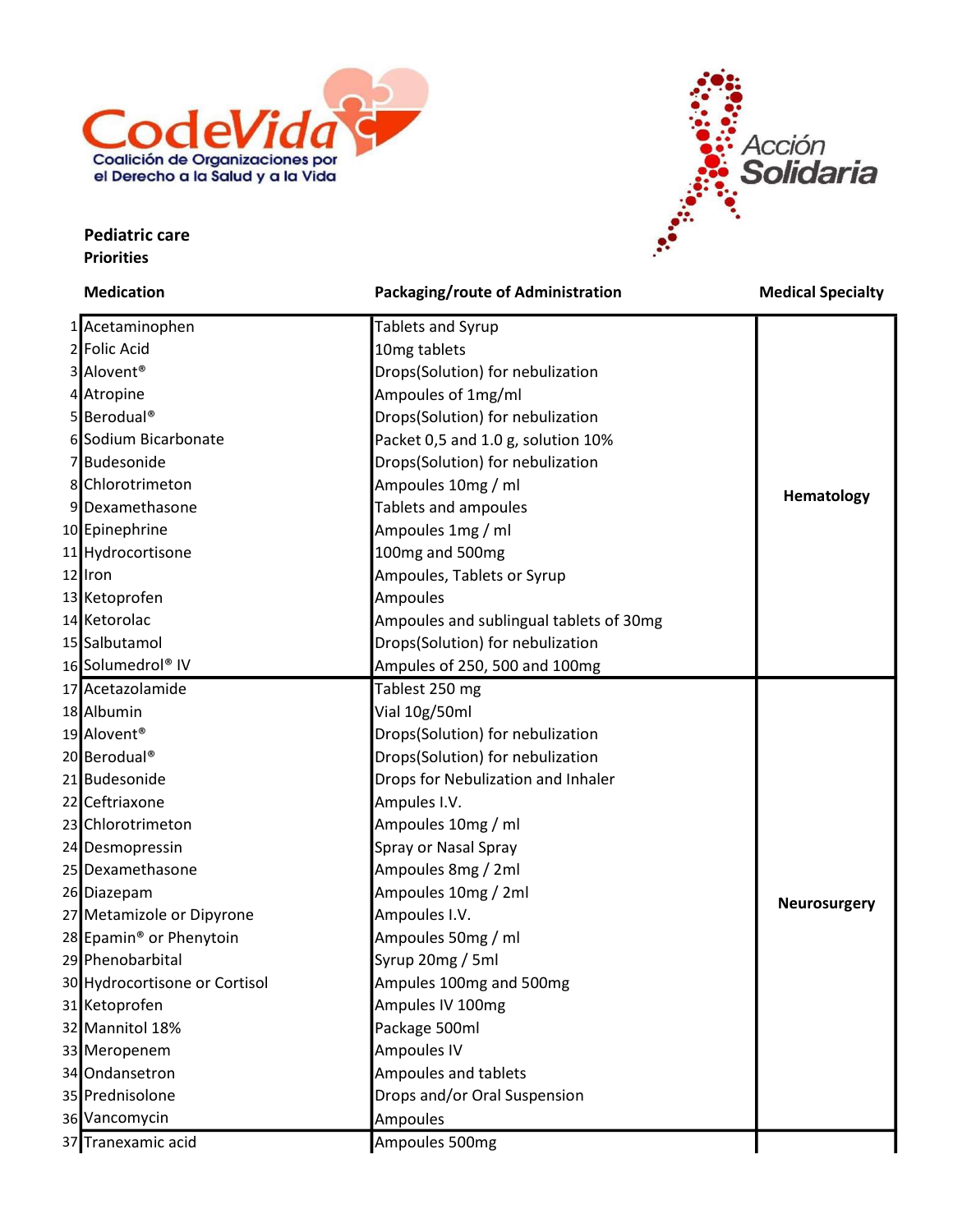|    | 38 Allopurinol                                  | 100mg and 300mg tablets                |                 |
|----|-------------------------------------------------|----------------------------------------|-----------------|
|    | 39 Amoxicillin + Clavulanic Acid                | Ampoules and Oral Suspension           |                 |
|    | 40 Amoxicillin                                  | Ampoules and Oral Suspension           |                 |
|    | 41 Ampicillin + Sulbactam                       | Ampoules                               |                 |
|    | 42 Cefadroxil                                   | Capsules or Suspension 500mg and 600mg |                 |
|    | 43 Dexamethasone                                | Ampoules 8mg / 2ml                     |                 |
|    | 44 Diclofenac Potassium                         | Ampoules and Oral Suspension           |                 |
|    | 45 Diclofenac Sodium                            | Ampoules and Oral Suspension           | <b>Urology</b>  |
|    | 46 Domperidone                                  | 10mg Tablets, 1mg / ml oral suspension |                 |
|    | 47 Enalapril                                    | 5mg, 10mg and 50mg Tablets             |                 |
|    | 48 Ketoprofen                                   | Intravenous ampoules 100 mg            |                 |
|    | 49 Macrodantina® or Nitrofurantoin              | 50mg and 100mg capsules                |                 |
|    | 50 Oxybutynin                                   | 5mg and 10mg Tablets                   |                 |
|    | 51 Sultamicillin                                | 250mg and 750mg Oral Suspension        |                 |
|    | 52 Trimethoprim + sulfamethoxazole              | Oral Suspension                        |                 |
|    | 53 Dactinomycin or Actinomycin D                | Ampoules 500mg                         |                 |
|    | Pegasparaginase or PEGylated                    |                                        |                 |
| 54 | Asparaginase                                    | Ampoules 3,750 IU                      |                 |
|    | 55 Bevacizumab                                  | Ampules 400mg                          |                 |
|    | 56 Sodium Bicarbonate                           | Packet 0,5 and 1.0 g, solution 10%     |                 |
|    |                                                 |                                        |                 |
|    | 57 Cyclophosphamide                             | Ampoules 1g and 200mg                  |                 |
|    | 58 Cytarabine                                   | Ampoules 1g and 200mg                  |                 |
|    | 59 Chlorphenamine Maleate                       | Ampoules                               |                 |
|    | 60 Dacarbazine                                  | Ampoules                               |                 |
|    | 61 Doxorubicin                                  | Ampoules 10mg and 50Mg                 |                 |
|    | 62 Erythropoietin or hematopoietin              | Ampoules 30,000 UND                    |                 |
|    | 63 Everolimus                                   | Tablets 10mg and 0.75mg                |                 |
|    | 64 Furosemide                                   | Ampoules                               |                 |
|    | 65 Granocyte® (Lenograstim)                     | Ampoules 263mcg                        |                 |
|    | 66 Ketoprofen                                   | Intravenous ampoules 100 mg            | <b>Oncology</b> |
|    | 67 Leucovorin                                   | Ampoules and Tablets 15mg              |                 |
|    | 68 Lupron (leuprolide)                          | Ampoules 3,75 / 11,25                  |                 |
|    | 69 Mercaptopurine                               | Tablets 50mg                           |                 |
|    | 70 Mesna (Uromitexan®)                          | Ampoules                               |                 |
|    | 71 Methotrexate                                 | Ampoules 1g and 500mg                  |                 |
|    | 72 Plaquenil <sup>®</sup> or Hidroxichloroquine | Ampoules 200mg                         |                 |
|    | 73 Prednisone                                   | Tablets 50mg                           |                 |
|    | 74 Rasburicase                                  | Ampoules 1,5mg                         |                 |
|    | 75 Remicade <sup>®</sup> or infliximab          | Ampoules of 100mg                      |                 |
|    | 76 Rituximab                                    | Ampoules 100mg                         |                 |
|    | 77 Sirolimus or rapamycin                       | 1g Tablets                             |                 |
|    | 78 Temozolomide                                 | Capsules 20mg                          |                 |
|    | 79 Topotecan                                    | Ampoules 4mg                           |                 |
|    | 80 Vinorelbine                                  | Ampoules 10mg                          |                 |
|    | 81 Folic Acid                                   | <b>Drops</b>                           |                 |
|    | 82 Alovent <sup>®</sup> Drops                   | Drops(Solution) for nebulization       |                 |
|    | 83 Berodual <sup>®</sup> Drops                  | Drops(Solution) for nebulization       |                 |
|    | 84 Budesonide                                   | Drops(Solution) for nebulization       |                 |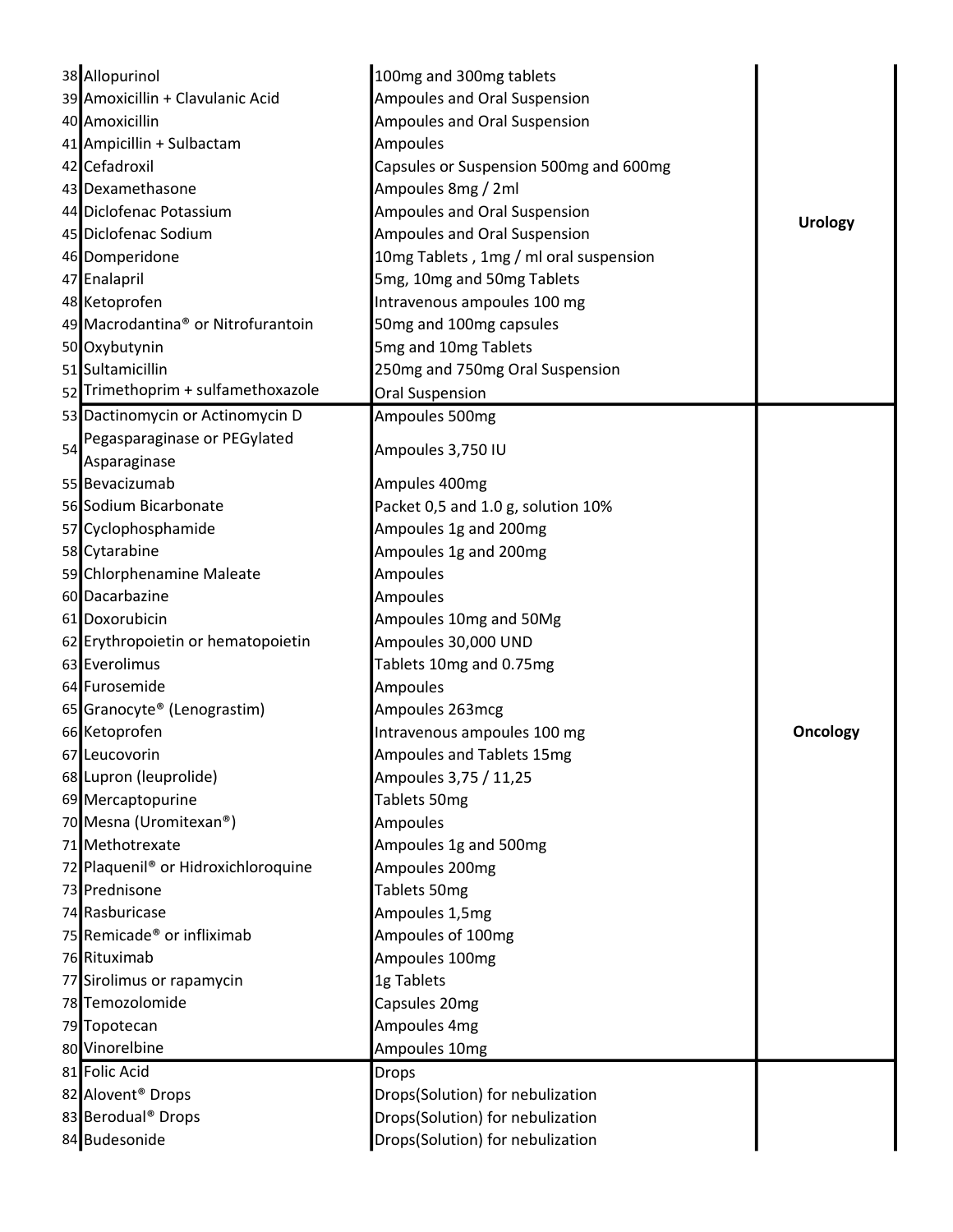| 85 Cloro-trimeton <sup>®</sup> or Chlorphenamine<br>86 Dexamethasone IV<br>Ampoules 8mg / 2ml<br>87 Phenytoin<br>Ampoules 50mg / ml<br><b>Emergency</b><br>88 Phenobarbital IV<br>Ampoules 50mg / ml<br>89 Hydrocortisone<br>100mg and 500mg<br>90 Ketoprofen IV<br>Intravenous ampoules 100 mg<br>91 Salbutamol Drops<br>Drops(Solution) for nebulization<br>92 Solumedrol® IV<br>Ampoules of 250, 500 and 1000mg<br>93 Tensopin <sup>®</sup> Drops (Nifedipine)<br><b>Drops</b><br>94 Acetaminophen<br>Tablets 500mg<br>95 Acetaminophen<br>Syrup<br>96 Folic Acid<br>Tablets of Drops (solution)<br>97 Human Albumin<br><b>Ampoules</b><br>98 Alovent <sup>®</sup><br>Solution for nebulization<br>99 Aluron <sup>®</sup> or Allopurinol<br>10mg Tablets<br>100 Amlodipine<br>10mg Tablets<br>101 Atgam <sup>®</sup> (immunoglobulin G)<br>AMP 50mg / ml<br>102 Atorvastatin<br>Tablets 10MG 20 MG<br>103 Bacitracin<br><b>Cream or Ointment</b><br>Bactrim®(Trimethoprim/sulfamethoxazo<br>Tablets or Syrup<br>le)<br>105 Sodium Bicarbonate<br><b>Ampoules</b><br>106 Sodium Bicarbonate<br><b>Powder and Ampoules</b><br>107 Budesonide<br>Solution for nebulization<br>Ampoules<br>Buscapina <sup>®</sup> or Hyoscine butylbromide<br>109 Calcium + Vitamin D<br>Tablets or Syrup<br>ProtKal- Carbo Neutro (Maltodextrin<br>Powder<br>based food suplement)<br>Ampoules<br>111 Carnitine<br>112 Carvedilol<br>Tablets 6.26 MG<br>113 Cefadroxil<br>Capsules or Suspension 500mg and 600mg<br>114 Cefazolin<br><b>Ampoules</b><br>115 Chlorotrimeton<br>Ampoules 10mg / ml<br>116 Potassium chloride<br>Ampoules<br>117 Rosuvastatin<br>Tablets 10mg<br>Ampoules 10mg / 2ml<br>118 Diazepam<br>119 Diclofenac<br>Tablets, Drops, Suspension or Suppositories<br>120 Di-Eudrin <sup>®</sup> or Hydrochlorothiazide<br><b>Tablets</b><br>121 Dipyrone or Metamizole<br>Ampoules<br>122 Enalapril<br>Tablets 5 mg 10 mg 20 mg<br>Enterogermina <sup>®</sup> or Bacillus Clausii<br>123<br>Oral Vial<br>Probiotic<br>124 Erythropoietin or hematopoietin<br>Ampoules of 4000 units<br>125 Esomeprazole<br>Tablets 20mg<br>126 Everolimus<br>Tablets 2.5mg / 5mg / 10mg<br>127 Phenytoin<br>Ampoules of 100mg |     |                  |  |
|----------------------------------------------------------------------------------------------------------------------------------------------------------------------------------------------------------------------------------------------------------------------------------------------------------------------------------------------------------------------------------------------------------------------------------------------------------------------------------------------------------------------------------------------------------------------------------------------------------------------------------------------------------------------------------------------------------------------------------------------------------------------------------------------------------------------------------------------------------------------------------------------------------------------------------------------------------------------------------------------------------------------------------------------------------------------------------------------------------------------------------------------------------------------------------------------------------------------------------------------------------------------------------------------------------------------------------------------------------------------------------------------------------------------------------------------------------------------------------------------------------------------------------------------------------------------------------------------------------------------------------------------------------------------------------------------------------------------------------------------------------------------------------------------------------------------------------------------------------------------------------------------------------------------------------------------------------------------------------------------------------------------------------------------------------------------------------------------------------------------------------------------------------------------------------------------------------------|-----|------------------|--|
|                                                                                                                                                                                                                                                                                                                                                                                                                                                                                                                                                                                                                                                                                                                                                                                                                                                                                                                                                                                                                                                                                                                                                                                                                                                                                                                                                                                                                                                                                                                                                                                                                                                                                                                                                                                                                                                                                                                                                                                                                                                                                                                                                                                                                |     | Ampoules 10mg/ml |  |
|                                                                                                                                                                                                                                                                                                                                                                                                                                                                                                                                                                                                                                                                                                                                                                                                                                                                                                                                                                                                                                                                                                                                                                                                                                                                                                                                                                                                                                                                                                                                                                                                                                                                                                                                                                                                                                                                                                                                                                                                                                                                                                                                                                                                                |     |                  |  |
|                                                                                                                                                                                                                                                                                                                                                                                                                                                                                                                                                                                                                                                                                                                                                                                                                                                                                                                                                                                                                                                                                                                                                                                                                                                                                                                                                                                                                                                                                                                                                                                                                                                                                                                                                                                                                                                                                                                                                                                                                                                                                                                                                                                                                |     |                  |  |
|                                                                                                                                                                                                                                                                                                                                                                                                                                                                                                                                                                                                                                                                                                                                                                                                                                                                                                                                                                                                                                                                                                                                                                                                                                                                                                                                                                                                                                                                                                                                                                                                                                                                                                                                                                                                                                                                                                                                                                                                                                                                                                                                                                                                                |     |                  |  |
|                                                                                                                                                                                                                                                                                                                                                                                                                                                                                                                                                                                                                                                                                                                                                                                                                                                                                                                                                                                                                                                                                                                                                                                                                                                                                                                                                                                                                                                                                                                                                                                                                                                                                                                                                                                                                                                                                                                                                                                                                                                                                                                                                                                                                |     |                  |  |
|                                                                                                                                                                                                                                                                                                                                                                                                                                                                                                                                                                                                                                                                                                                                                                                                                                                                                                                                                                                                                                                                                                                                                                                                                                                                                                                                                                                                                                                                                                                                                                                                                                                                                                                                                                                                                                                                                                                                                                                                                                                                                                                                                                                                                |     |                  |  |
|                                                                                                                                                                                                                                                                                                                                                                                                                                                                                                                                                                                                                                                                                                                                                                                                                                                                                                                                                                                                                                                                                                                                                                                                                                                                                                                                                                                                                                                                                                                                                                                                                                                                                                                                                                                                                                                                                                                                                                                                                                                                                                                                                                                                                |     |                  |  |
|                                                                                                                                                                                                                                                                                                                                                                                                                                                                                                                                                                                                                                                                                                                                                                                                                                                                                                                                                                                                                                                                                                                                                                                                                                                                                                                                                                                                                                                                                                                                                                                                                                                                                                                                                                                                                                                                                                                                                                                                                                                                                                                                                                                                                |     |                  |  |
|                                                                                                                                                                                                                                                                                                                                                                                                                                                                                                                                                                                                                                                                                                                                                                                                                                                                                                                                                                                                                                                                                                                                                                                                                                                                                                                                                                                                                                                                                                                                                                                                                                                                                                                                                                                                                                                                                                                                                                                                                                                                                                                                                                                                                |     |                  |  |
|                                                                                                                                                                                                                                                                                                                                                                                                                                                                                                                                                                                                                                                                                                                                                                                                                                                                                                                                                                                                                                                                                                                                                                                                                                                                                                                                                                                                                                                                                                                                                                                                                                                                                                                                                                                                                                                                                                                                                                                                                                                                                                                                                                                                                |     |                  |  |
|                                                                                                                                                                                                                                                                                                                                                                                                                                                                                                                                                                                                                                                                                                                                                                                                                                                                                                                                                                                                                                                                                                                                                                                                                                                                                                                                                                                                                                                                                                                                                                                                                                                                                                                                                                                                                                                                                                                                                                                                                                                                                                                                                                                                                |     |                  |  |
|                                                                                                                                                                                                                                                                                                                                                                                                                                                                                                                                                                                                                                                                                                                                                                                                                                                                                                                                                                                                                                                                                                                                                                                                                                                                                                                                                                                                                                                                                                                                                                                                                                                                                                                                                                                                                                                                                                                                                                                                                                                                                                                                                                                                                |     |                  |  |
|                                                                                                                                                                                                                                                                                                                                                                                                                                                                                                                                                                                                                                                                                                                                                                                                                                                                                                                                                                                                                                                                                                                                                                                                                                                                                                                                                                                                                                                                                                                                                                                                                                                                                                                                                                                                                                                                                                                                                                                                                                                                                                                                                                                                                |     |                  |  |
|                                                                                                                                                                                                                                                                                                                                                                                                                                                                                                                                                                                                                                                                                                                                                                                                                                                                                                                                                                                                                                                                                                                                                                                                                                                                                                                                                                                                                                                                                                                                                                                                                                                                                                                                                                                                                                                                                                                                                                                                                                                                                                                                                                                                                |     |                  |  |
|                                                                                                                                                                                                                                                                                                                                                                                                                                                                                                                                                                                                                                                                                                                                                                                                                                                                                                                                                                                                                                                                                                                                                                                                                                                                                                                                                                                                                                                                                                                                                                                                                                                                                                                                                                                                                                                                                                                                                                                                                                                                                                                                                                                                                |     |                  |  |
|                                                                                                                                                                                                                                                                                                                                                                                                                                                                                                                                                                                                                                                                                                                                                                                                                                                                                                                                                                                                                                                                                                                                                                                                                                                                                                                                                                                                                                                                                                                                                                                                                                                                                                                                                                                                                                                                                                                                                                                                                                                                                                                                                                                                                |     |                  |  |
|                                                                                                                                                                                                                                                                                                                                                                                                                                                                                                                                                                                                                                                                                                                                                                                                                                                                                                                                                                                                                                                                                                                                                                                                                                                                                                                                                                                                                                                                                                                                                                                                                                                                                                                                                                                                                                                                                                                                                                                                                                                                                                                                                                                                                |     |                  |  |
|                                                                                                                                                                                                                                                                                                                                                                                                                                                                                                                                                                                                                                                                                                                                                                                                                                                                                                                                                                                                                                                                                                                                                                                                                                                                                                                                                                                                                                                                                                                                                                                                                                                                                                                                                                                                                                                                                                                                                                                                                                                                                                                                                                                                                |     |                  |  |
|                                                                                                                                                                                                                                                                                                                                                                                                                                                                                                                                                                                                                                                                                                                                                                                                                                                                                                                                                                                                                                                                                                                                                                                                                                                                                                                                                                                                                                                                                                                                                                                                                                                                                                                                                                                                                                                                                                                                                                                                                                                                                                                                                                                                                |     |                  |  |
|                                                                                                                                                                                                                                                                                                                                                                                                                                                                                                                                                                                                                                                                                                                                                                                                                                                                                                                                                                                                                                                                                                                                                                                                                                                                                                                                                                                                                                                                                                                                                                                                                                                                                                                                                                                                                                                                                                                                                                                                                                                                                                                                                                                                                | 104 |                  |  |
|                                                                                                                                                                                                                                                                                                                                                                                                                                                                                                                                                                                                                                                                                                                                                                                                                                                                                                                                                                                                                                                                                                                                                                                                                                                                                                                                                                                                                                                                                                                                                                                                                                                                                                                                                                                                                                                                                                                                                                                                                                                                                                                                                                                                                |     |                  |  |
|                                                                                                                                                                                                                                                                                                                                                                                                                                                                                                                                                                                                                                                                                                                                                                                                                                                                                                                                                                                                                                                                                                                                                                                                                                                                                                                                                                                                                                                                                                                                                                                                                                                                                                                                                                                                                                                                                                                                                                                                                                                                                                                                                                                                                |     |                  |  |
|                                                                                                                                                                                                                                                                                                                                                                                                                                                                                                                                                                                                                                                                                                                                                                                                                                                                                                                                                                                                                                                                                                                                                                                                                                                                                                                                                                                                                                                                                                                                                                                                                                                                                                                                                                                                                                                                                                                                                                                                                                                                                                                                                                                                                |     |                  |  |
|                                                                                                                                                                                                                                                                                                                                                                                                                                                                                                                                                                                                                                                                                                                                                                                                                                                                                                                                                                                                                                                                                                                                                                                                                                                                                                                                                                                                                                                                                                                                                                                                                                                                                                                                                                                                                                                                                                                                                                                                                                                                                                                                                                                                                |     |                  |  |
|                                                                                                                                                                                                                                                                                                                                                                                                                                                                                                                                                                                                                                                                                                                                                                                                                                                                                                                                                                                                                                                                                                                                                                                                                                                                                                                                                                                                                                                                                                                                                                                                                                                                                                                                                                                                                                                                                                                                                                                                                                                                                                                                                                                                                | 108 |                  |  |
|                                                                                                                                                                                                                                                                                                                                                                                                                                                                                                                                                                                                                                                                                                                                                                                                                                                                                                                                                                                                                                                                                                                                                                                                                                                                                                                                                                                                                                                                                                                                                                                                                                                                                                                                                                                                                                                                                                                                                                                                                                                                                                                                                                                                                |     |                  |  |
|                                                                                                                                                                                                                                                                                                                                                                                                                                                                                                                                                                                                                                                                                                                                                                                                                                                                                                                                                                                                                                                                                                                                                                                                                                                                                                                                                                                                                                                                                                                                                                                                                                                                                                                                                                                                                                                                                                                                                                                                                                                                                                                                                                                                                |     |                  |  |
|                                                                                                                                                                                                                                                                                                                                                                                                                                                                                                                                                                                                                                                                                                                                                                                                                                                                                                                                                                                                                                                                                                                                                                                                                                                                                                                                                                                                                                                                                                                                                                                                                                                                                                                                                                                                                                                                                                                                                                                                                                                                                                                                                                                                                | 110 |                  |  |
|                                                                                                                                                                                                                                                                                                                                                                                                                                                                                                                                                                                                                                                                                                                                                                                                                                                                                                                                                                                                                                                                                                                                                                                                                                                                                                                                                                                                                                                                                                                                                                                                                                                                                                                                                                                                                                                                                                                                                                                                                                                                                                                                                                                                                |     |                  |  |
|                                                                                                                                                                                                                                                                                                                                                                                                                                                                                                                                                                                                                                                                                                                                                                                                                                                                                                                                                                                                                                                                                                                                                                                                                                                                                                                                                                                                                                                                                                                                                                                                                                                                                                                                                                                                                                                                                                                                                                                                                                                                                                                                                                                                                |     |                  |  |
|                                                                                                                                                                                                                                                                                                                                                                                                                                                                                                                                                                                                                                                                                                                                                                                                                                                                                                                                                                                                                                                                                                                                                                                                                                                                                                                                                                                                                                                                                                                                                                                                                                                                                                                                                                                                                                                                                                                                                                                                                                                                                                                                                                                                                |     |                  |  |
|                                                                                                                                                                                                                                                                                                                                                                                                                                                                                                                                                                                                                                                                                                                                                                                                                                                                                                                                                                                                                                                                                                                                                                                                                                                                                                                                                                                                                                                                                                                                                                                                                                                                                                                                                                                                                                                                                                                                                                                                                                                                                                                                                                                                                |     |                  |  |
|                                                                                                                                                                                                                                                                                                                                                                                                                                                                                                                                                                                                                                                                                                                                                                                                                                                                                                                                                                                                                                                                                                                                                                                                                                                                                                                                                                                                                                                                                                                                                                                                                                                                                                                                                                                                                                                                                                                                                                                                                                                                                                                                                                                                                |     |                  |  |
|                                                                                                                                                                                                                                                                                                                                                                                                                                                                                                                                                                                                                                                                                                                                                                                                                                                                                                                                                                                                                                                                                                                                                                                                                                                                                                                                                                                                                                                                                                                                                                                                                                                                                                                                                                                                                                                                                                                                                                                                                                                                                                                                                                                                                |     |                  |  |
|                                                                                                                                                                                                                                                                                                                                                                                                                                                                                                                                                                                                                                                                                                                                                                                                                                                                                                                                                                                                                                                                                                                                                                                                                                                                                                                                                                                                                                                                                                                                                                                                                                                                                                                                                                                                                                                                                                                                                                                                                                                                                                                                                                                                                |     |                  |  |
|                                                                                                                                                                                                                                                                                                                                                                                                                                                                                                                                                                                                                                                                                                                                                                                                                                                                                                                                                                                                                                                                                                                                                                                                                                                                                                                                                                                                                                                                                                                                                                                                                                                                                                                                                                                                                                                                                                                                                                                                                                                                                                                                                                                                                |     |                  |  |
|                                                                                                                                                                                                                                                                                                                                                                                                                                                                                                                                                                                                                                                                                                                                                                                                                                                                                                                                                                                                                                                                                                                                                                                                                                                                                                                                                                                                                                                                                                                                                                                                                                                                                                                                                                                                                                                                                                                                                                                                                                                                                                                                                                                                                |     |                  |  |
|                                                                                                                                                                                                                                                                                                                                                                                                                                                                                                                                                                                                                                                                                                                                                                                                                                                                                                                                                                                                                                                                                                                                                                                                                                                                                                                                                                                                                                                                                                                                                                                                                                                                                                                                                                                                                                                                                                                                                                                                                                                                                                                                                                                                                |     |                  |  |
|                                                                                                                                                                                                                                                                                                                                                                                                                                                                                                                                                                                                                                                                                                                                                                                                                                                                                                                                                                                                                                                                                                                                                                                                                                                                                                                                                                                                                                                                                                                                                                                                                                                                                                                                                                                                                                                                                                                                                                                                                                                                                                                                                                                                                |     |                  |  |
|                                                                                                                                                                                                                                                                                                                                                                                                                                                                                                                                                                                                                                                                                                                                                                                                                                                                                                                                                                                                                                                                                                                                                                                                                                                                                                                                                                                                                                                                                                                                                                                                                                                                                                                                                                                                                                                                                                                                                                                                                                                                                                                                                                                                                |     |                  |  |
|                                                                                                                                                                                                                                                                                                                                                                                                                                                                                                                                                                                                                                                                                                                                                                                                                                                                                                                                                                                                                                                                                                                                                                                                                                                                                                                                                                                                                                                                                                                                                                                                                                                                                                                                                                                                                                                                                                                                                                                                                                                                                                                                                                                                                |     |                  |  |
|                                                                                                                                                                                                                                                                                                                                                                                                                                                                                                                                                                                                                                                                                                                                                                                                                                                                                                                                                                                                                                                                                                                                                                                                                                                                                                                                                                                                                                                                                                                                                                                                                                                                                                                                                                                                                                                                                                                                                                                                                                                                                                                                                                                                                |     |                  |  |
|                                                                                                                                                                                                                                                                                                                                                                                                                                                                                                                                                                                                                                                                                                                                                                                                                                                                                                                                                                                                                                                                                                                                                                                                                                                                                                                                                                                                                                                                                                                                                                                                                                                                                                                                                                                                                                                                                                                                                                                                                                                                                                                                                                                                                |     |                  |  |
|                                                                                                                                                                                                                                                                                                                                                                                                                                                                                                                                                                                                                                                                                                                                                                                                                                                                                                                                                                                                                                                                                                                                                                                                                                                                                                                                                                                                                                                                                                                                                                                                                                                                                                                                                                                                                                                                                                                                                                                                                                                                                                                                                                                                                |     |                  |  |
|                                                                                                                                                                                                                                                                                                                                                                                                                                                                                                                                                                                                                                                                                                                                                                                                                                                                                                                                                                                                                                                                                                                                                                                                                                                                                                                                                                                                                                                                                                                                                                                                                                                                                                                                                                                                                                                                                                                                                                                                                                                                                                                                                                                                                |     |                  |  |
|                                                                                                                                                                                                                                                                                                                                                                                                                                                                                                                                                                                                                                                                                                                                                                                                                                                                                                                                                                                                                                                                                                                                                                                                                                                                                                                                                                                                                                                                                                                                                                                                                                                                                                                                                                                                                                                                                                                                                                                                                                                                                                                                                                                                                |     |                  |  |
|                                                                                                                                                                                                                                                                                                                                                                                                                                                                                                                                                                                                                                                                                                                                                                                                                                                                                                                                                                                                                                                                                                                                                                                                                                                                                                                                                                                                                                                                                                                                                                                                                                                                                                                                                                                                                                                                                                                                                                                                                                                                                                                                                                                                                |     |                  |  |